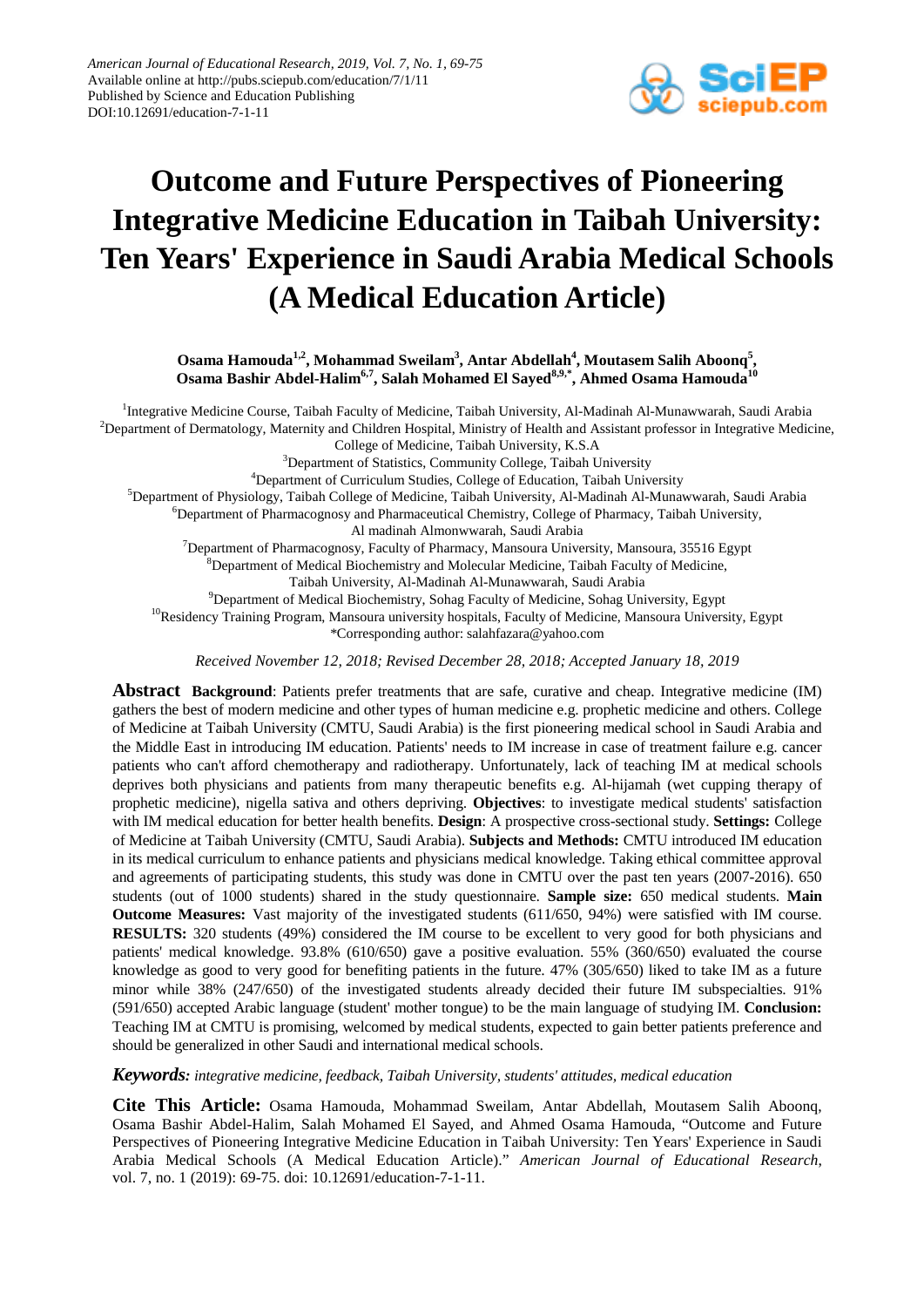# **1. Introduction**

Patients are adherent to medical treatments that are curative or at least effective, safe and economic. To be more adherent to physicians' advices, patients' treatments are better to be given in a pure medical environment under close medical supervision. When a treatment failure is reached where physicians decide that patients should receive no active treatment e.g. surgery or chemotherapy for unfit patients, patients usually seek for a second opinion and they may ask for medical advices from other physicians or from non-medical healers. Here is the major problem where non-qualified non-medical personnel may decide remedies or treatment options for the patients.

Integrative medicine (IM) is the medical science that integrates the best of complementary and alternative medicine (CAM) practices e.g. prophetic medicine (Arabic medicine), Chinese medicine, Ayurveda (Indian medicine), chiropractic, acupuncture, massage, and others with the best of conventional medicine. [\[1\]](#page-5-0) IM treats the "whole person" and focuses on the wellness and health rather than on treating a particular disease and emphasizes the [patient-physician relationship.](https://en.wikipedia.org/wiki/Doctor%E2%80%93patient_relationship) [\[2\]](#page-5-1) IM tools include evidence-based conventional (modern) medicine, complementary medicine and nutritional therapy to improve life quality. [\[3\]](#page-5-2) An example of a useful remedy that is preferred by many patients in the Arabic world is Al-hijamah (wet cupping therapy of prophetic medicine) that treats many diseases differing in etiology and pathogenesis through excreting noxious substances outside the human body in addition to exerting many other therapeutic benefits. [\[4\]](#page-5-3) So many patients worldwide prefer including Al-hijamah in the medical curriculum for regular practice in outpatient clinics and hospitals. [\[4\]](#page-5-3) IM consultation is more than providing reliable information to patients about the proper use of IM therapies to alleviate disease symptoms. Physicians should have extensive IM knowledge for addressing the unmet needs of patients e.g. cancer patients. [\[5\]](#page-5-4)

Historically, the University of Arizona (USA) was pioneering in introducing CAM and IM academic education where IM lectures were continuously offered since 1975. [\[6\]](#page-5-5) To the authors of this article, the main aim of teaching IM in medical schools is to make medical students familiar with IM, which will satisfy the patients' needs and attract them for being more compliant and adherent. Otherwise, future physicians may deny IM in the future and stand against it giving the chance to unqualified and non-specialist personnel to malpractice IM that may cause patients harm. IM medical education aims also at delivering maximal therapeutic benefits to patients [\[7\]](#page-5-6) and closing the way in the face of unqualified non-medical practitioners who benefit financially from practicing IM, especially herbal medicine. Patients usually ask for medical advices from herbal shops and may be misguided by many herbalists.

However, introducing evidence-based medicinal plants having different preparations e.g. nigella sativa may be quite helpful. Nigella sativa is highly recommended in prophetic medicine and also in Ayurveda for treating a wide range of different diseases. [\[8\]](#page-5-7) Since 1995, Eisenberg and his colleagues have studied the scientific

and medical education of CAM treatments and co-directed two Harvard Medical Schools (HMS) continuous medical education courses devoted to CAM therapies. Eisenberg co-directed a fellowship training program funded by the national institutes of health (NIH) in CAM at HMS. [\[9\]](#page-5-8) Now, Arizona Center for IM at University of Arizona Health Sciences is a leading international research center in IM. [\[10\]](#page-5-9)

Our study is a cross-sectional study that was done at the college of medicine of Taibah University (CMTU, Saudi Arabia) over a relatively long period (2007 – 2016). Our study aimed at evaluating the medical students' future perspective towards including IM remedies in the medical curriculum for evaluating the expected patients' preferences regarding IM. The study included a questionnaire-based approach putting into account that physicians' medical education is the cornerstone for future patients' benefits and compliance.

## **2. Subjects and Methods**

#### **2.1. Ethics Committee Approval and Consent to Participate in the Study**

This cross-sectional study was done over the past ten years (2007-2016) where 650 students (out of 1000 students) shared in it. Ethics committee agreement for performing the study was gained from the ethical committee of CMTU. Joining the study questionnaire was a voluntary choice. All participating medical students gave a written agreement prior to joining the study. Our study did not contain any individual person's data.

Our study took a relatively long period (from September 2007 till June 2016). IM academic educational course was introduced in 30 hours (lecture-based learning) per year  $(3<sup>rd</sup>$  year medical students) for the first two years (2007-2008) then it was reduced later to 15 hours (also lecture-based learning). In 2016, the medical educational system in CMTU changed to the Manchester medical educational system (Problem-based learning, PBL).

In the former (lecture-based learning), medical students received detailed IM lectures where the teaching effort done by the teacher was more in explaining IM details while in the latter (PBL), the educational system had changed completely to be student-centered with decreased IM details in the lectures. IM course topics usually handle independent themes like: defining IM, development of sickness, nutritional treatments, balanced diets, macrobiotics, medicinal plants, prophetic medicine, traditional Chinese medicine, and acupuncture, Ayurveda, IM for cancer, homeopathy, chiropractic, and detoxification.

In order to evaluate future perspectives of medical students in CMTU who received their IM education over the past ten years (2007-2016), a questionnaire to evaluate satisfaction and future perspectives regarding IM education was developed (appendix 1).

The questionnaire was done after finishing studying the IM course and related exams. Print outs of the questionnaire were given to the students who voluntarily agreed to share in the study. The questionnaire consisted of many items of the mixed type questions; some questions required students to make a choice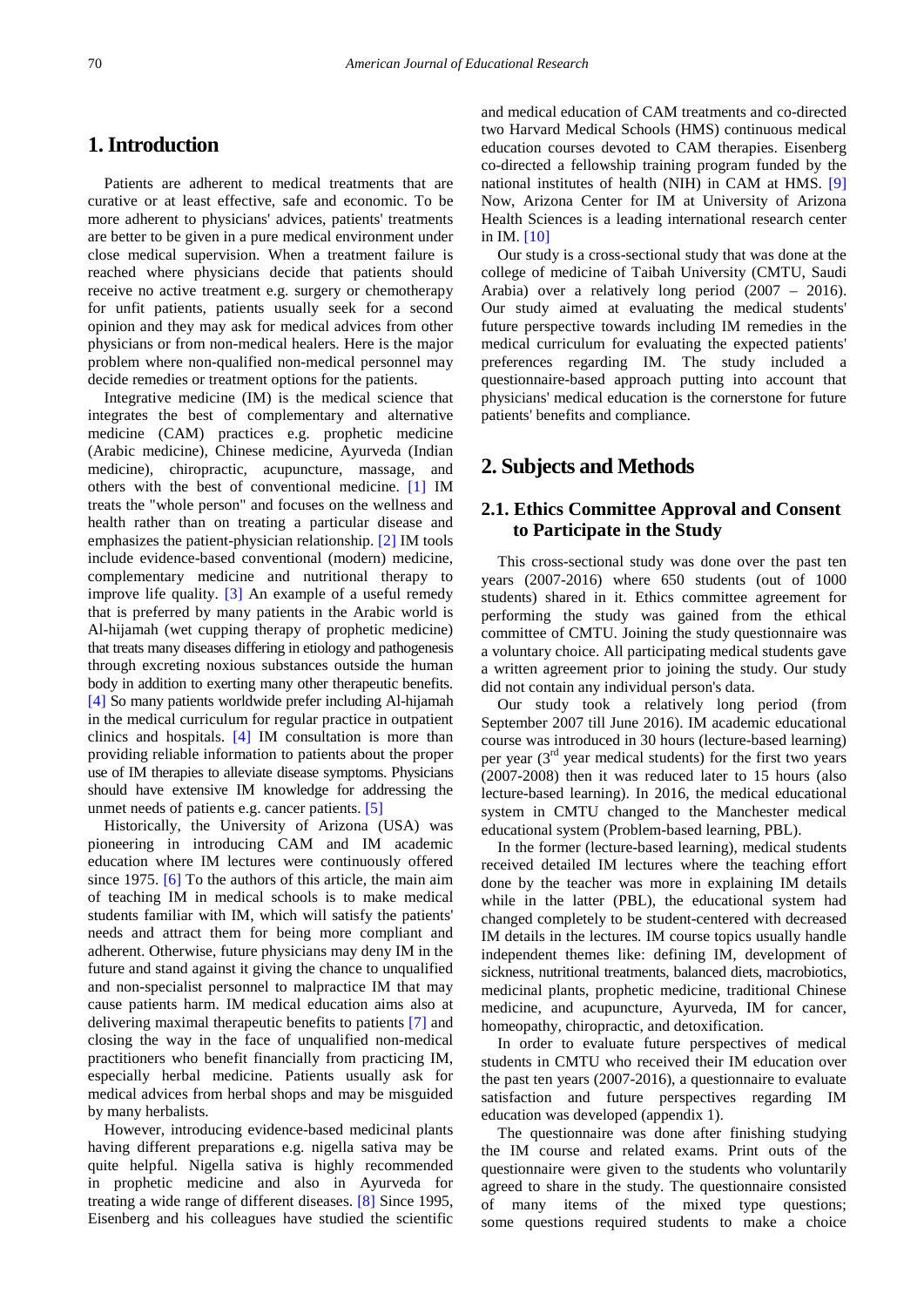(accepted/good/ very good/ excellent), while others asked them to express own opinions.

#### **2.2. Assessment of Students' Satisfaction with IM and Future Patients' Preferences**

We evaluated the degree of medical students' satisfaction regarding IM for treating different patients, academic educational process, and future patients' benefits and IM teacher. In the same context, medical students' assessment, perspectives of future patients' preferences and evaluation of the IM course in general were recorded.

#### **2.3. Future IM Academic Educational Perspectives**

Students' hopes for future specialization (based on students' hope and ability to benefit patients) were assessed. Students' opinions regarding studying IM as a future postgraduate minor (as an additional course) were estimated in addition to students' opinions regarding the possibility of studying IM in Arabic (mother tongue) for better patients' care and health education and its impact on medical and health education to both medical students and patients.

N.B. IM is currently studied in English as a part of the medical curriculum delivered to medical students at CMTU.

#### **2.4. Statistics**

Study results were statistically analyzed using SPSS 20 program. Referring to the appendix 1 gives a complete version of the questionnaire. Chi-Square test was used in this cross-sectional study. Significance values were set as \*p<0.05, \*\*p<0.01 and \*\*\*p<0.001.

#### **3. Results**

This study was done in CMTU (Saudi Arabia) in both the male side (MS, male campus) and the female side (FS, female campus) over 10 years duration (2007-2016). 650 students (out of 1000 students) shared in the study. We investigated medical students' satisfaction and evaluation with IM academic education and expected future patients' preferences and patients' benefits. We also investigated future IM academic educational perspectives e.g. studying IM as a future minor for better patients' benefits and

studying IM in Arabic language (mother tongue) for better patients' care and health education.

#### **3.1. Students' Satisfaction with IM Education, Future Patients' Benefits and Future Perspectives**

To compare between students' satisfaction responses regarding course contents and expected future benefits for patients treatment and health education (poor, fair, good, very good or excellent) in different academic years, Chi-Square test was used (value  $= 112.708$ ), which was highly significant (p<0.001). This result confirmed that vast majority of the investigated students (611/650, 94%) tended to be satisfied with the course year by year. About 320 students (49%) considered the IM course to be excellent to very good for both physicians and patients medical knowledge [\(Figure 1A](#page-2-0)).

IM academic education in CMTU seems to be promising. Investigated medical students supported IM course, future patients' benefits and educational outcomes. Statistical analyses revealed that IM course was an effective addition to CMTU educational program. To evaluate students' satisfaction responses regarding IM teaching and satisfaction with the teacher (poor, fair, good, very good or excellent) in the different academic years, Chi-square test was used where its value was 112.708. [Figure 1A](#page-2-0) showed that students significantly  $(p<0.001)$ loved the IM course. The degree of loving the course varied from fair, good, very good to excellent.

#### **3.2. Students' Evaluation of IM Course**

Majority of the investigated students (610/650, 93.8%) evaluated the IM course health benefits for patients positively. They considered IM education to be so important varying from fair, good; very good to excellent. 55% of the students (360/650) evaluated the course knowledge to range from good to very good for benefiting patients in the future. To compare between students' evaluation of IM course in general in different academic years, Chi-square test was used where the value was 111.446. [Figure 1B](#page-2-0) shows the results with the significance level at ( $\alpha$  = 0.05). Investigated students were significantly satisfied (*P*<.05) with both IM teaching, expected patients' benefits and the teacher. The degree of students' satisfaction varied from fair, good, very good to excellent [\(Figure 1B](#page-2-0)).

<span id="page-2-0"></span>

**Figure 1. Overall attitude of medical students towards IM education: A.** Students' satisfaction regarding IM academic educational process and IM teacher. **B.** Students' evaluation of the IM course for future patients' benefits.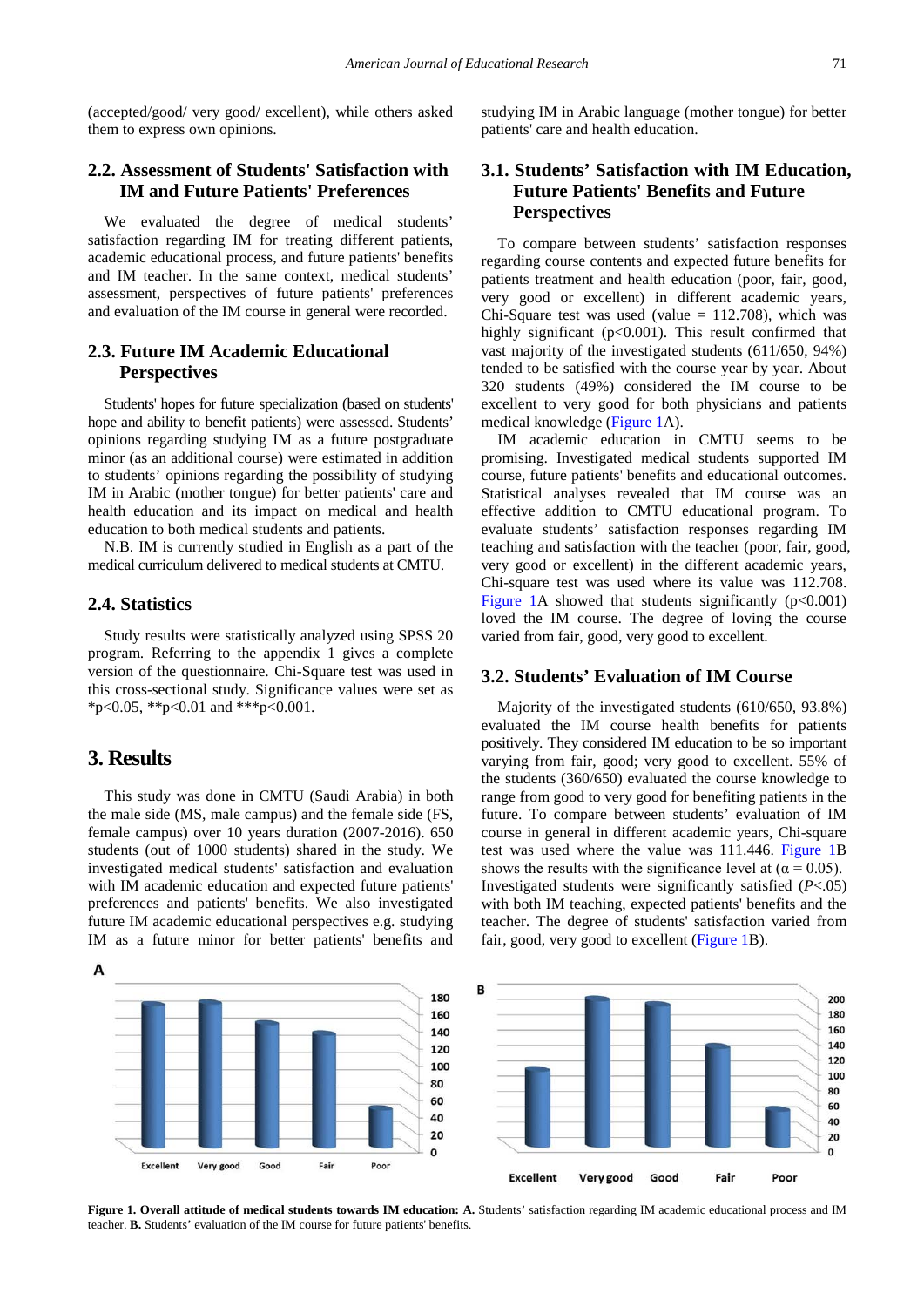#### **3.3. Future Specialization in IM for Better Patients' Benefits**

To compare between students' responses in the different academic years regarding future specialization in IM (for better patients' benefits) after graduation from the medical school, Chi-Square test was used. [Table 1](#page-3-0) shows the results with the significance level at ( $\alpha$  = .05). Students' preferences for their major have significantly changed (*P*<0.01) after studying the medical courses along the first three years in CMTU.

<span id="page-3-0"></span>**Table 1. Students' future hopes for specialization (for better patients' benefits)**

| Percent | Frequency | Specialty                     |  |  |  |
|---------|-----------|-------------------------------|--|--|--|
| 6.8     | 44        | Surgery                       |  |  |  |
| 5.4     | 35        | Pediatrics                    |  |  |  |
| 1.8     | 12        | Oncology                      |  |  |  |
| 2.0     | 13        | Orthopedics                   |  |  |  |
| 0.3     | 2         | Psychiatry                    |  |  |  |
| 2.5     | 16        | Internal medicine             |  |  |  |
| 2.0     | 13        | Emergency medicine            |  |  |  |
| 0.8     | 5         | Urology                       |  |  |  |
| 1.1     | 7         | Community and family medicine |  |  |  |
| 1.8     | 12        | Neurology                     |  |  |  |
| 1.1     | 7         | Dermatology and venereology   |  |  |  |
| 2.9     | 19        | Gynecology                    |  |  |  |
| 3.2     | 21        | Cardiology                    |  |  |  |
| 1.5     | 10        | Ophthalmology                 |  |  |  |
| 0.5     | 3         | Forensic medicine             |  |  |  |
| 66.3    | 431       | Did not decide yet            |  |  |  |
| 100.0   | 650       | Total                         |  |  |  |

#### **3.4. Taking IM as a Minor Specialty for Better Patients' Benefits**

Regarding taking IM as a minor (future additional specialty for better patients' care and health education), [Figure 2A](#page-3-1) exhibited students' responses with the significance level at  $\alpha$  = .05. Students' preferences to take IM as a minor (for better patients' benefits) were significant (*P*<.001) after studying IM course in CMTU. 47% of the investigated students (305/650) agreed to take IM as a future minor [\(Figure 2A](#page-3-1)). They liked to take IM as a future minor for patients' benefits and preferences. Value of Chi-square was 3.255.

38% (247/650) of the investigated students decided the IM subspecialties they liked to take as a future minor for patients' benefits and preferences. Regarding students' future hopes about subspecialties in IM (for better patients' benefits), Chi-square test was used where its value was 2294.818 [\(Table 2\)](#page-3-2). Students' future preferences to be specialized in IM (as a minor for better patients' benefits) were significant (p<.001) after studying IM course. 38% of the investigated students preferred many IM subspecialties for better patients' benefits.

#### **3.5. Magnitude of Benefits to Students and Patients when Studying IM in Mother**

Regarding accepting the Arabic language (student' mother tongue for better patients' care and health education) to be the main language of studying IM, majority of students (591/650, 91%) agreed. To compare between students' responses in the different academic years, Chi-Square test was used where its value was 432.154. [Figure 2B](#page-3-1) shows the results where significance level was set at  $\alpha$  = .05. Students significantly preferred to study IM in mother tongue, Arabic language (*P*<.05) and thought that will be better for patients' benefits and future health education.

<span id="page-3-2"></span>**Table 2. Students' hopes regarding subspecialties in integrative medicine (for better patients' benefits)**

| Percent | Frequency      | Specialty            |  |  |
|---------|----------------|----------------------|--|--|
| 4.2     | 27             | Prophetic medicine   |  |  |
| 10.0    | 65             | Chinese medicine     |  |  |
| 0.3     | 2              | Medicinal plants     |  |  |
| 11.1    | 72             | Macrobiotic          |  |  |
| 3.8     | 25             | Acupuncture          |  |  |
| 1.1     | 7              | Integrative medicine |  |  |
| 0.6     | 4              | Chiropractic         |  |  |
| 2.9     | 19             | Homeopathy           |  |  |
| 1.1     | $\overline{7}$ | Energy               |  |  |
| 2.9     | 19             | Nutrition            |  |  |
| 62.0    | 403            | Not decide yet       |  |  |
| 100.0   | 650            | Total                |  |  |

<span id="page-3-1"></span>

**Figure 2.** Future IM academic educational perspectives: **A.** Students' opinions regarding studying IM as a future minor (an additional course) for better patients' benefits. **B.** Students' opinion regarding studying IM in Arabic (mother tongue) for better patients' care and health education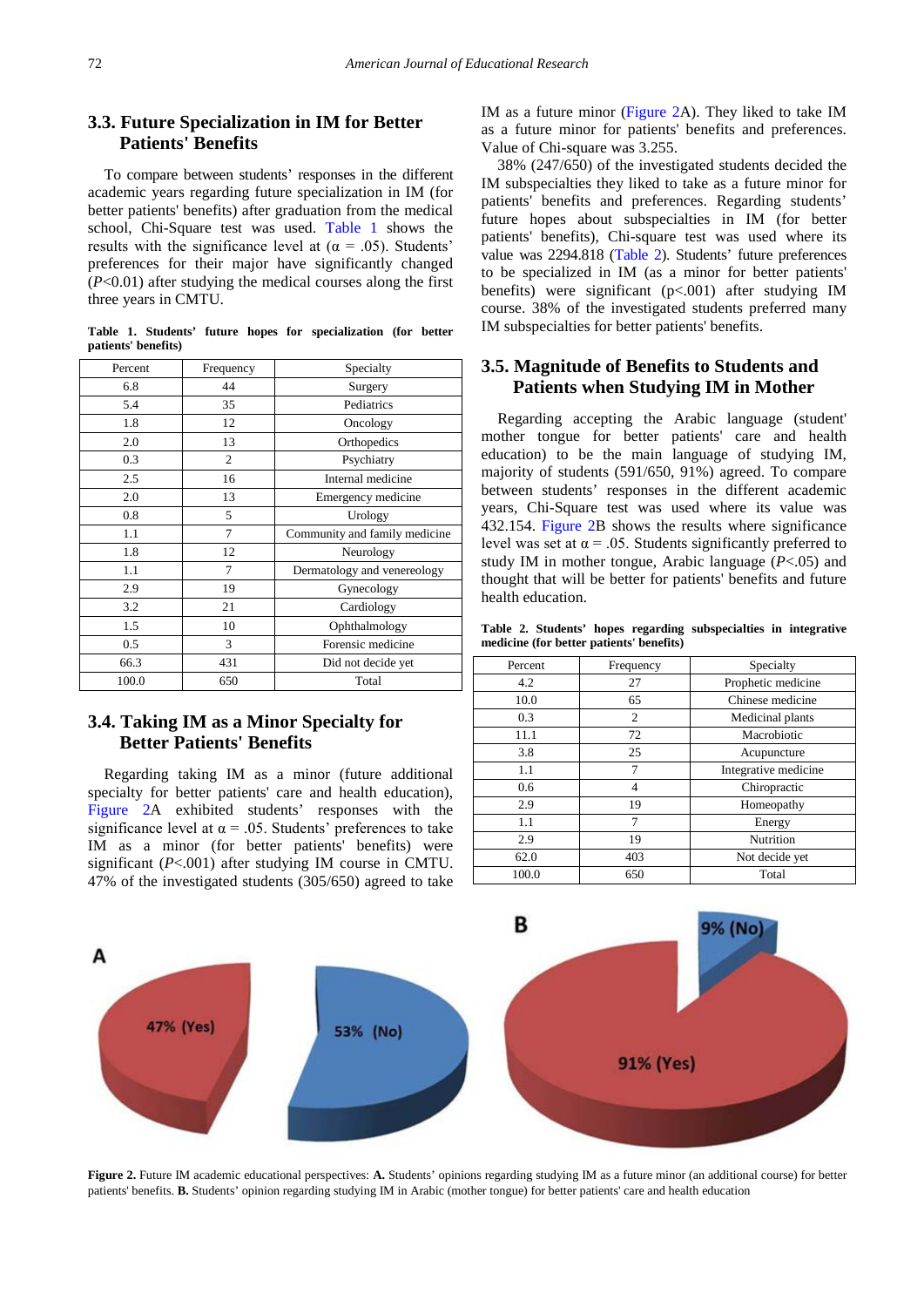## **4. Discussion**

CMTU (in Saudi Arabia) is pioneering in introducing a medical education course in IM that is recently introduced in many leading American universities. [\[9,10\]](#page-5-8) Patients usually benefit from IM (including prophetic medicine) therapeutic benefits being natural, effective and safe therapies. [\[4,8\]](#page-5-3) Promising evidence-based example of that are the powerful anticancer effects of Ajwa date fruit (A cultivable medicinal plant tree in Al-Madinah, Saudi Arabia) that was recently reported to revert malignant cells back into a normal-like behavior owing to its potent antioxidant effects. [\[11\]](#page-5-10) In 2007, adults in the United States spent \$33.9 billion out of pocket on visits to CAM practitioners and purchases of CAM products. [\[12\]](#page-5-11) So many reported studies investigated the cost-effectiveness of IM treatments. [\[13\]](#page-5-12) IM proved effective in treating many diseases e.g. chronic low back pain patients, [\[14\]](#page-5-13) tinnitus [\[15\]](#page-5-14) and developmental and behavioral disorders. [\[16\]](#page-5-15) Pediatric IM practitioners are increasing in number throughout USA due to improvements in patients' health outcomes to attention-deficit hyperactivity disorder including dietary therapies, nutritional supplements, environmental hygiene and neurological feedback. [\[3\]](#page-5-2) Interestingly, IM is an increasingly popular component in oncology care e.g. for the treatment of malignant ascites. [\[17\]](#page-5-16)

Many cancer patients and their family members are looking for medical advices regarding IM use. [\[18\]](#page-5-17) This augments the value of IM education in medical schools to avoid forcing patients to deal with non-medical traditional healers that may not prescribe the suitable medical advice. [\[19\]](#page-5-18) Interestingly, this cross-sectional study showed that the majority of investigated medical students (about 95%) were satisfied with IM teaching procedure, future patients' preferences and the IM teacher [\(Figure 1A](#page-2-0)). They were also happy with IM education and IM course in general for gaining better patients' benefits. Investigated medical students considered IM education favorable (ranging from fair, good, very good and excellent) for establishing a good medical practitioner [\(Figure 1B](#page-2-0)). This positive attitude was highly significant  $(p<0.001)$ .

Many patients believe that the benefits of IM exceed its costs. Surveys have shown increasing numbers of patients in USA who prefer using IM [\[20,21,22\]](#page-5-19) that may cost \$34 billion--11% of all US out-of-pocket healthcare expenditures [\[23\]](#page-5-20) that are considered economic. This urged us to teach IM at Arabic universities and introduce it in the medical educational curriculum. IM is a promising good candidate for its cost-effectiveness and noninvasive remedies. IM encourages healthy lifestyle change and focuses on the whole person to improve health beyond the targeted disease or condition.

We understand that academic medical education and practice of IM are vital to medical students (future physicians e.g. clinical oncologists) and their patients. Investigated students were variable regarding their hopes for future medical careers and specialization for better patients' benefits [\(Table 1\)](#page-3-0). Students' interests in IM subspecialties included almost all IM sciences e.g. Chinese medicine, homeopathy, chiropractic and others for better patients' benefits [\(Table 2\)](#page-3-2).

IM education in Saudi universities seems to be vital for future generations of physicians. Taking oncology as an example where cancer patients face many problems e.g. treatment failure despite advances in cancer care. This exaggerates the needs for IM education and practice under close medical supervision. Cancer patients continue to experience a substantial level of unmet physical, social, employment, financial, emotional, and spiritual needs. [\[24,25\]](#page-5-21) Cancer patients may exhibit anxiety, depression, anger, and fear. Untreated mood disorders can negatively affect patients' quality of life pain, and response to chemotherapy. [\[26,27\]](#page-5-22) Others may exhibit pain, fatigue, sleep disorders, cognitive dysfunction, and other complaints. [\[28\]](#page-5-23) Patients may prefer using IM, especially cancer patients suffering from unmet emotional and physical needs than patients who are satisfied with their medical care. [\[29\]](#page-5-24) Psychological and social factors e.g. depression, anxiety and inadequate social support may enhance the morbidity and mortality among cancer patients. [\[30,31\]](#page-5-25)

Lack of satisfactory treatment outcomes may force patients to ask for a second opinion. Many reports confirmed that disappointment and lack of satisfaction regarding conventional medicine is not the only motivation for patients to use IM. [\[32\]](#page-5-26) Most patients who use IM for cancer treatment view it as complementary rather than alternative. [\[33\]](#page-5-27) Even though most patients indicated that they prefer to get a physician's referral to use CAM. [\[34\]](#page-5-28) CAM practices can be effectively 'integrated' into mainstream medicine. [\[35\]](#page-6-0) Complementary therapies and integrative care are definitely cost-effective. [\[36\]](#page-6-1)

IM preference is also evident in our cross-sectional study where a large proportion of the investigated students (47%) gave supporting opinions regarding studying IM as a minor (an additional future course for better patients' benefits) [\(Figure 2A](#page-3-1)). Vast majority of students (91%) recommended studying IM in Arabic language as a mother tongue for better patients' care and health education [\(Figure 2B](#page-3-1)). Studying IM in mother tongue helps students to achieve easy fast understanding of the curriculum and enables patients to increase their health background regarding IM therapies for better patients' preference and adherence. However, this topic is still controversial as so many physicians recommend continuing education in English in order not to lose daily contact with advanced achievements in medical sciences. A third party tries to combine both altogether through keeping the medical terminology in English, giving a full translation of the terminology into Arabic and allowing the rest of the medical literature to be in Arabic (mother tongue). This gives the virtue of keeping contact with momentary advances in medicine particularly IM and enhancing patients' compliance, medical knowledge and health education. The authors agree more with the third party. Further assessments and IM course updating may be beneficial to go with the international standards in IM medical education and practice. Moreover, the need is still high for more efforts to establish an IM center (for better patients' benefits) to improve research and sustain IM clinics in the leading Arab Medical schools and hospitals to be comparable with the IM centers in American Medical schools and hospitals.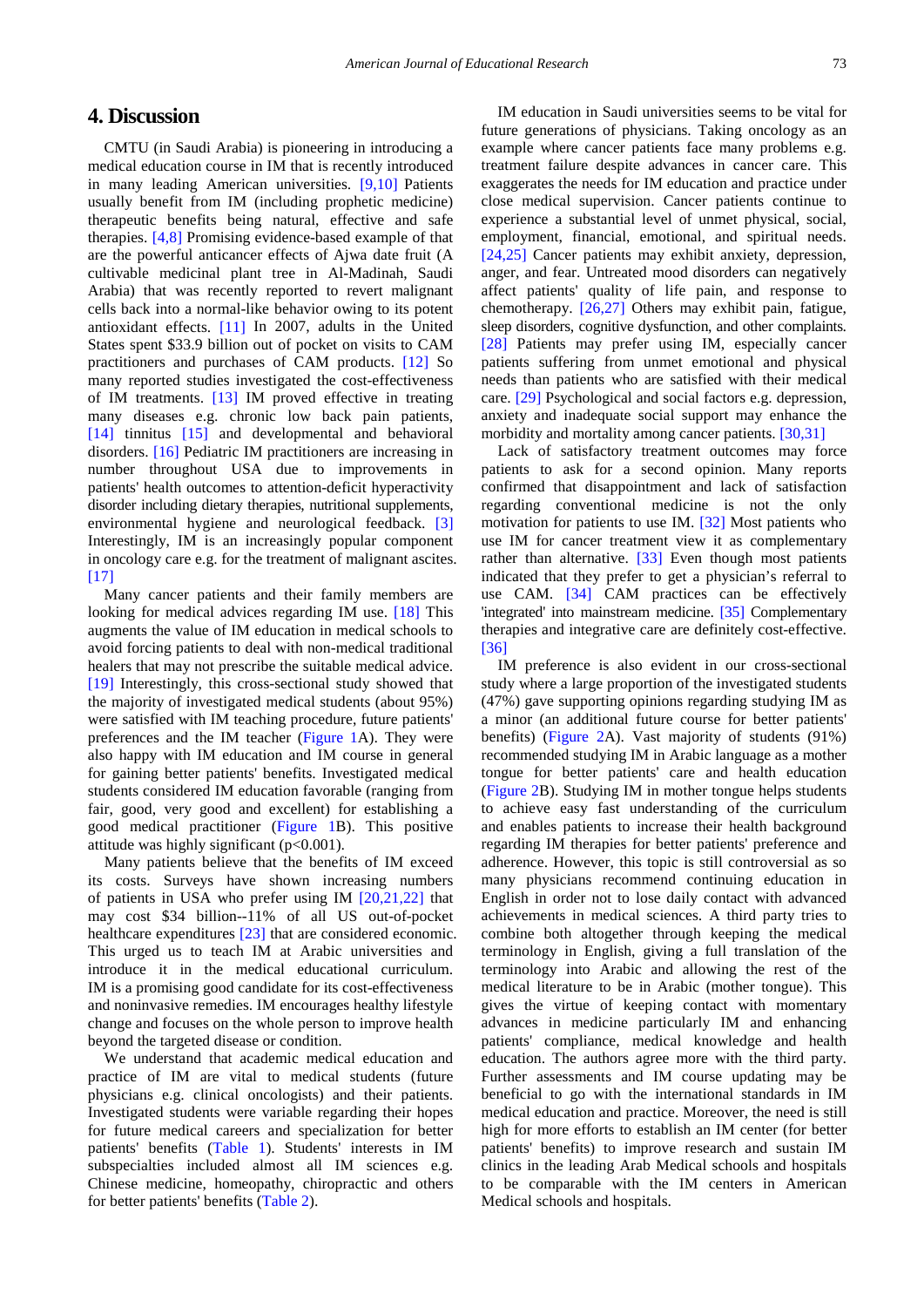## **5. Conclusions**

Our investigated medical students had a strongly positive attitude towards studying and specializing in IM for better patients' care and health education. It is evident that they have high levels of interest in IM. IM education is pioneering in Saudi Arabia compared to other Arabic countries where CMTU is the leading university in introducing IM education.

#### **Limitations**

The few number of IM teaching hours.

# **Conflicts of interest**

Authors declare that there are no competing interests.

#### **Funding**

Authors declare that they received no funds to perform the study or its steps. Study was supported by the authors themselves.

## **References**

- <span id="page-5-0"></span>[1] [Maizes V,](https://www.ncbi.nlm.nih.gov/pubmed/?term=Maizes%20V%5BAuthor%5D&cauthor=true&cauthor_uid=12228072) [Schneider C,](https://www.ncbi.nlm.nih.gov/pubmed/?term=Schneider%20C%5BAuthor%5D&cauthor=true&cauthor_uid=12228072) [Bell I,](https://www.ncbi.nlm.nih.gov/pubmed/?term=Bell%20I%5BAuthor%5D&cauthor=true&cauthor_uid=12228072) Weil A. Integrative medical education: development and implementation of a comprehensive curriculum at the University of Arizona. Acad Med. 2002; 77(9): 851-60.
- <span id="page-5-1"></span>[2] Tabish SA. Complementary and Alternative Healthcare: Is it Evidence-based? Int J Health Sci (Qassim). 2008; 2(1):V-IX.
- <span id="page-5-2"></span>[3] Esparham A, Evans RG, Wagner LE, Drisko JA. Pediatric Integrative Medicine Approaches to Attention Deficit Hyperactivity Disorder (ADHD). Children (Basel). 2014; 1(2): 186-207.
- <span id="page-5-3"></span>[4] El Sayed SM, Al-quliti A, Mahmoud HS, Baghdadi H, Maria RA, Nabo MM et al. Therapeutic benefits of Al-hijamah: in light of modern medicine and prophetic medicine. AJMBR. 2014; 2: 46-71.
- <span id="page-5-4"></span>[5] Frenkel M. Components of a successful integrative medicine clinical consultation. J Soc Integr Oncol 2008; 6: 129-133.
- <span id="page-5-5"></span>[6] Wetzel MS, Eisenberg DM, Kaptchuk TJ. Courses involving complementary and alternative medicine at US medical schools. JAMA. 1998; 280(9): 784-7.
- <span id="page-5-6"></span>[7] Perlman AI, Eisenberg DM, Panush RS. Talking with patients about alternative and complementary medicine. Rheum Dis Clin North Am. 1999; 25(4): 815-22.
- <span id="page-5-7"></span>[8] Ijaz H, Tulain UR, Qureshi J, Danish Z, Musayab S, Akhtar MF et al. Review: Nigella sativa (Prophetic Medicine): A Review. Pak J Pharm Sci. 2017 Jan; 30(1): 229-234.
- <span id="page-5-8"></span>[9] Eisenberg DM. David M. Eisenberg, MD: integrative medicine research pioneer. Interview by Karolyn A Gazella and Suzanne Snyder. Altern Ther Health Med. 2006; 12(1): 72-9.
- <span id="page-5-9"></span>[10] Budzynska K, Gardner ZE, Low Dog T, Gardiner P. Complementary, holistic, integrative medicine: advice for clinicians on herbs and breastfeeding. Pediatr Rev. 2013; 34(8): 343-52; 352-353.
- <span id="page-5-10"></span>[11] Khan F, Khan TJ, Kalamegam G, Pushparaj PN, Chaudhary A, Abuzenadah A, et al. Anti-cancer effects of Ajwa dates (Phoenix dactylifera L.) in diethylnitrosamine induced hepatocellular carcinoma in Wistar rats. BMC Complement Altern Med. 2017; 17(1): 418.
- <span id="page-5-11"></span>[12] Nahin RL, Barnes PM, Stussman BJ, Bloom B. Costs of complementary and alternative medicine (CAM) and frequency of visits to CAM practitioners: United States, 2007. Natl Health Stat

Report. 2009; (18): 1-14.

- <span id="page-5-12"></span>[13] Herman PM, Craig BM, Caspi O. Is complementary and alternative medicine (CAM) cost-effective? A systematic review. BMC Complement Altern Med. 2005; 5: 11.
- <span id="page-5-13"></span>[14] O'Connor BB, Eisenberg DM, Buring JE, Liang CL, Osypiuk K, Levy DB, et al. Within-team Patterns of Communication and Referral in Multimodal Treatment of Chronic Low Back Pain Patients by an Integrative Care Team. Glob Adv Health Med. 2015; 4(2): 36-45.
- <span id="page-5-14"></span>[15] Wolever RQ, Price R, Hazelton AG, Dmitrieva NO, Bechard EM, et al. Complementary Therapies for Significant Dysfunction from Tinnitus: Treatment Review and Potential for Integrative Medicine. Evid Based Complement Alternat Med. 2015; 2015: 931418.
- <span id="page-5-15"></span>[16] Rosen LD, Bailey ML, Becker D, Culbert TP, McClafferty H, Sahler OJ, et al. Sensory integration therapies for children with developmental and behavioral disorders. Pediatrics. 2012; 129(6): 1186-9.
- <span id="page-5-16"></span>[17] Li Y, Lou Y, Deng B, Jia L. Meta-analysis on integrative medicine for the treatment of malig- nant ascites: a comparative study. J Tradit Chin Med. 2015; 35(1): 11-4.
- <span id="page-5-17"></span>[18] Frenkel M, Cohen L. Effective communication about the use of complementary and integrative medicine in cancer care. J Altern Complement Med. 2014;20(1):12-8.
- <span id="page-5-18"></span>[19] Al-Rowais N, Al-Faris E, Mohammad AG, Al-Rukban M, Abdulghani HM. Traditional healers in Riyadh region: reasons and health problems for seeking their advice. A household survey. J Altern Complement Med. 2010; 16(2): 199-204.
- <span id="page-5-19"></span>[20] Barnes PM, Powell-Griner E, McFann K, Nahin RL. Complementary and alternative medicine use among adults: United States, 2002. Hyattsville, MA: National Center for Health Statistics; 2004.
- [21] Eisenberg DM, Davis RB, Ettner SL, Appel S, Wilkey S, Van Rompay M, et al. Trends in alternative medicine use in the United States, 1990-1997. JAMA. 1998; 280(18): 1569-75.
- [22] Eisenberg DM, Kessler RC, Foster C, Norlock FE, Calkins DR, Delbanco TL. Unconventional medicine in the United States: prevalence, costs, and patterns of use. New Engl J Med. 1993; 328: 246-52.
- <span id="page-5-20"></span>[23] Nahin RL, Barnes PM, Stussman BJ, Bloom B. Costs of complementary and alternative medicine (CAM) and frequency of visits to CAM practitioners: United States, 2007. Natl Health Stat Report. 2009 30; (18): 1-14.
- <span id="page-5-21"></span>[24] Barg FK, Cronholm PF, Straton JB, Keddem S, Knott K, Grater J, et al. Unmet psychosocial needs of Pennsylvanians with cancer: 1986-2005. Cancer 2007; 110: 631-639.
- [25] Houts PS, Yasko JM, Harvey HA, Kahn SB, Hartz AJ, Hermann JF, et al. Unmet needs of persons with cancer in Pennsylvania during the period of terminal care. Cancer 1988; 62: 627-634.
- <span id="page-5-22"></span>[26] Giese-Davis J, Collie K, Rancourt KM, Neri E, Kraemer HC, Spiegel D. Decrease in depression symptoms is associated with longer survival in patients with metastatic breast cancer: a secondary analysis. J Clin Oncol 2011; 29: 413-420.
- [27] Spiegel D. Mind matters in cancer survival. JAMA 2011; 305: 502-503.
- <span id="page-5-23"></span>[28] Mitchell GK. The role of general practice in cancer care. Aust Fam Physician 2008; 37: 698-702.
- <span id="page-5-24"></span>[29] Mao JJ, Palmer SC, Straton JB, Cronholm PF, Keddem S, Knott K, et al. Cancer survivors with unmet needs were more likely to use complementary and alternative medicine. J Cancer Surviv 2008; 2: 116-124.
- <span id="page-5-25"></span>[30] Pinquart M, Duberstein PR. Depression and cancer mortality: a meta-analysis. Psychol Med 2010; 40: 1797-1810.
- [31] Satin JR, Linden W, Phillips MJ. Depression as a predictor of disease progression and mortality in cancer patients: a metaanalysis. Cancer 2009; 115: 5349-5361.
- <span id="page-5-26"></span>[32] Kappauf H, Leykauf-Ammon D, Bruntsch U, et al. Use of and attitudes held towards unconventional medicine by patients in a department of internal medicine/oncology and haematology. Support Care Cancer 2000; 8: 314-322.
- <span id="page-5-27"></span>[33] Richardson MA, Sanders T, Palmer JL, Greisinger A, Singletary SE. Complementary/alternative medicine use in a comprehensive cancer center and the implications for oncology. J Clin Oncol 2000; 18: 2505-2514.
- <span id="page-5-28"></span>[34] Morant R, Jungi WF, Koehli C, Senn HJ. (Why do cancer patients use alternative medicine?). Schweiz Med Wochenschr 1991; 121: 1029-1034.